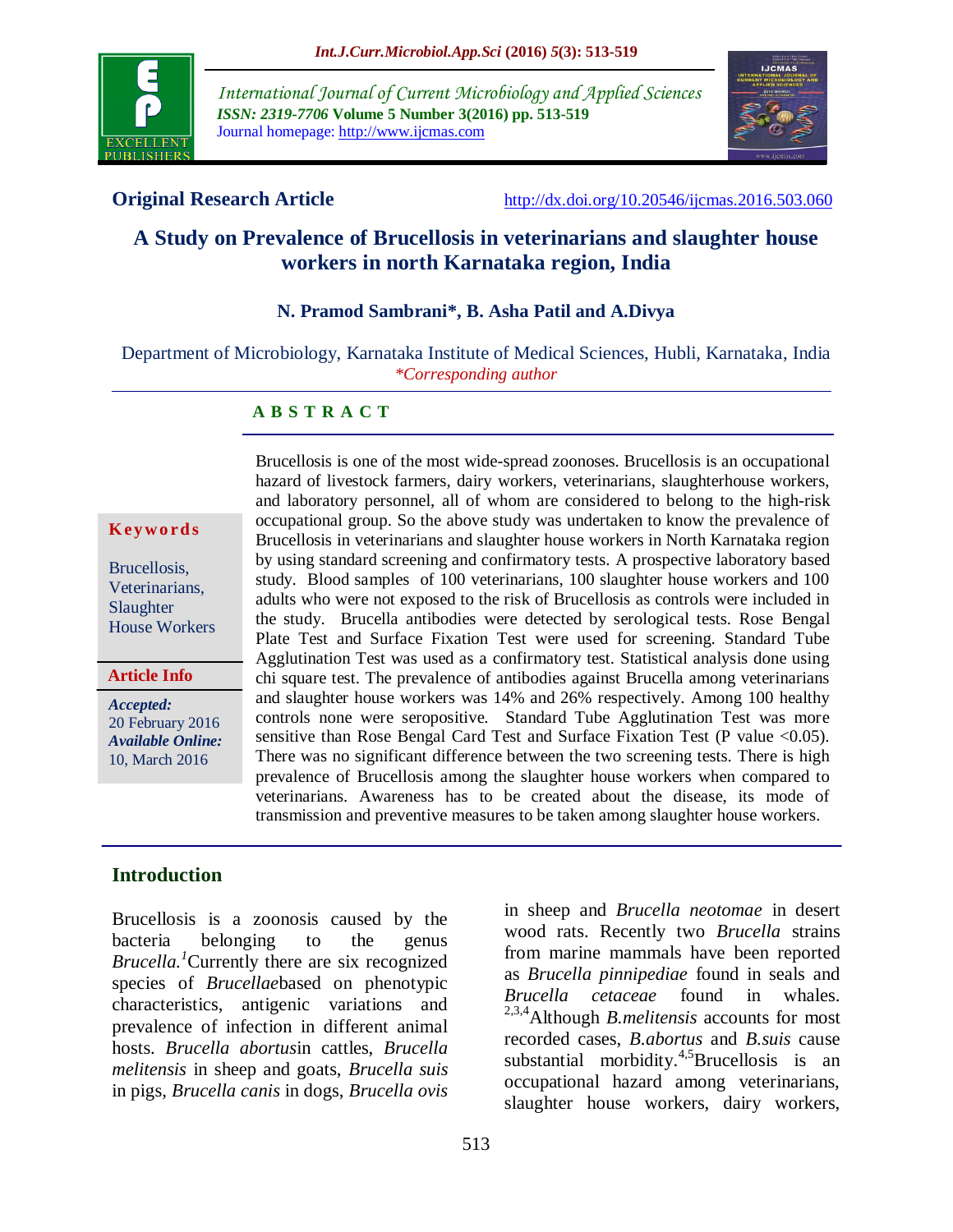shepherds, agricultural workers, animal husbandry personnel and it also constitutes an important public health problem in many developing countries.<sup>5</sup>In spite of this, very few studies on brucellosis have been undertaken in the occupationally exposed groups. $3,5$  This study was conducted to assess the prevalence of antibodies to Brucella in veterinarians and slaughter house workers in North Karnataka Region.

#### **Materials and Methods**

The present study was conducted in the department of Microbiology, Karnataka Institute of Medical Sciences, Hubli. A total of 100 veterinarians, 100 slaughter house workers and 100 healthy adults with no history of exposure to the risk factors of Brucella infection, as control from Hubli and Dharwad areas were included in the study.

A detailed history of these individuals was collected with respect to their occupation, nature of work, history of consumption of raw milk, history of fever (nature and duration) in the past, complaints of joint pain etc. 5ml of blood sample was collected from each individual. The serum was separated and used for the following tests.

- 1. Rose Bengal Plate Test (RBPT).<sup>6</sup>
- 2. Rapid surface fixation test (Castaneda strip test, SFT).  $7,8$
- 3. Standard tube agglutination test  $(STAT)^9$

All antigens for the test were procured from Indian Veterinary Research Institute  $(I.V.R.I)$ , Izatnagar, UP.<sup>9</sup>

#### **Rose Bengal Plate Test**

One drop of antigen is added to one drop

serum, mixed thoroughly by rotating the plate for 4 minutes and observed for the presence of agglutination. <sup>6</sup>

#### **Surface Fixation Test (Castaneda Strip Test)**

One drop of serum is taken over the filter paper strip at one end and to this one drop of coloured Brucella antigen is added. After two minutes the filter paper is dipped into the saline in a beaker.

If antibodies were present in the serum then the coloured *Brucella* antigen will be fixed. Hence no colour is raised up in the paper along with the saline, which is interpreted as a positive result.

If antibodies are absent coloured *Brucella* antigen will not be fixed. The saline will be seen raising in the strip carrying with it the coloured antigen and giving the appearance of a Comet's tail or tongue shape, which is interpreted as negative result.  $7,8$ 

#### **Standard Tube Agglutination Test**

Serum was diluted by using phenol saline. Equal volume of doubling dilution of serum is mixed with standardized Brucella antigen suspension. Incubated at  $37^{\circ}$ C for 20 hours + 1hour. Five antigen control tubes, showing 0%, 25%, 50%, 75%, 100% agglutination were incubated along with the test samples.<sup>9</sup>

## **Recording of Results**

Results of agglutination were noted after keeping the tubes for half an hour on the bench at the room temperature.

All the tubes were compared with opacity standard of the supernatant fluid in the III antigen control tube, which corresponds to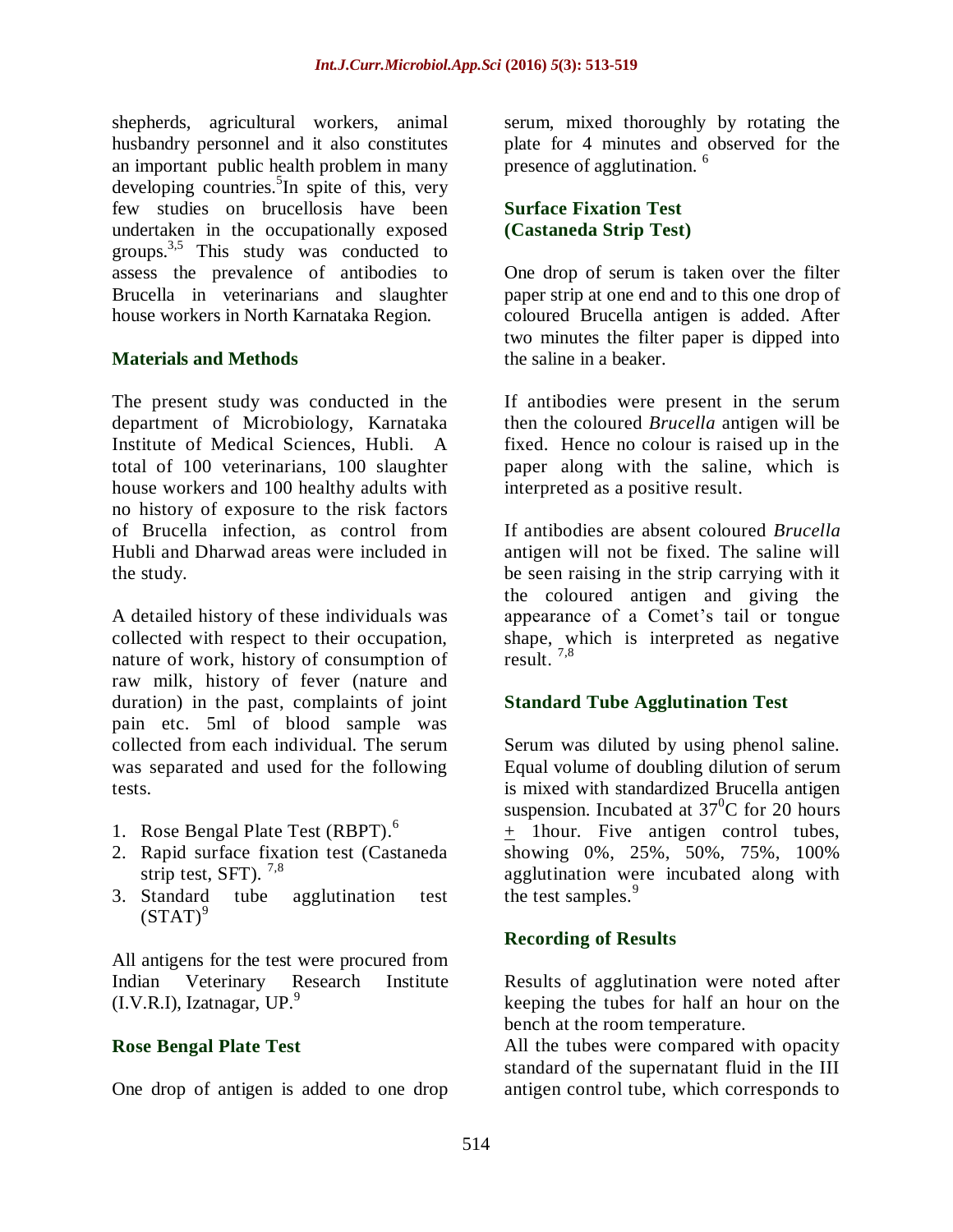50% agglutination.

To express in International Units (IU) per ml of serum, the serum titre showing 50% agglutination was doubled.

Titre of 80 IU per ml or above is considered positive for brucellosis in human being. $\overline{10,11,12}$ 

Statistical analysis was done using chi square test.

#### **Results and Discussion**

Among one hundred Veterinarians, 14(14%) were seropositive for Brucella antibodies. Out of 100 slaughter house workers, 26 (26%) were seropositive. None of the serum samples of healthy adults were positive for antibodies against Brucella.

Most of the (30.76%) seropositive veternarians were in the age group of 51- 60 years and slaughter house workers were in the 11-20 years age group  $(66.6\%)$ .

The lowest prevalence of brucellosis was observed among veterinary doctors 6.66% and highest prevalence of brucellosis is among veterinary inspectors 19.04

Table 1 shows the prevalance of Brucellosis among the different cadres of the veterinarians.

Comparison of the antibody titre between Veterinarians and Slaughter house workers is shown in table 2.

A titre of 80 I.U./ml. was observed among 6 (42.85%) of veterinarians. One sample showed prozone phenomenon which had a titre of 2560 I.U./ml.

Among the slaughter house workers majority (53.84%) had a titre of 160  $I.IJ./ml.$ 

27(18%) cases were found to be positive by STAT, 20(13.33%) by RBPT and 15(10%) by SFT.

Comparison of results of positive sera at or above diagnostic titre by STAT, RBPT, and SFT is shown in table 3.

Human brucellosis presents with protean manifestations and its complications can affect almost all organs and system with varying incidence, which often lead to  $misdiagnosis.<sup>1</sup>$ 

The routes of transmission are through direct contact, ingestion, inhalation and accidental inoculation. Milk and milk products, meat, aborted materials, vaginal discharges, urine, dried material of animal origin such as dust from wool of infected animals are potential sources of infection.<sup>1,2</sup>Brucellae may be inhaled in aerosol form in slaughter houses, laboratories and in animal husbandary field workers, so this infection is notified as occupational hazard. $<sup>1</sup>$ </sup>

The incubation period is estimated to be about 2-6 weeks but may be as long as several months. Brucellosis may present as acute disease, or as a chronic disease of insidious onset. $3,4$ 

Undulant fever is the classical pattern described by Bruce. The fever tends to occur in the evening and night with normal temperature maintained during the day over a period of 2-3 weeks. After this for several days patient will be afebrile and feels relatively well, only to experience another cycle of waxing and waning fever. This is due to containment of pathogens in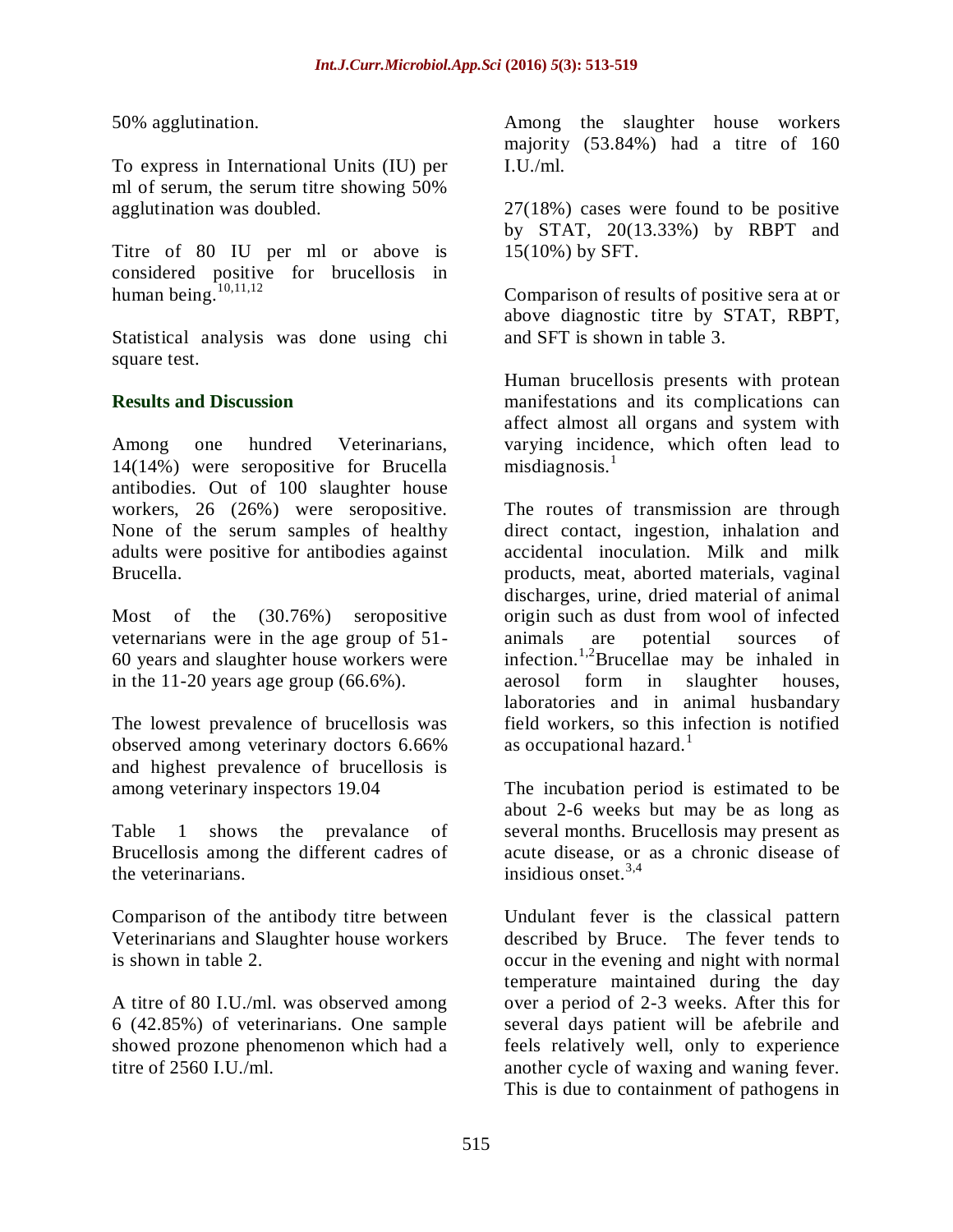tissue granulomas and subsequent release back into circulation. This form represents 25% to 30% of cases in endemic areas and usually reflects incomplete treatment, failure of standard treatment or lack of proper initial diagnosis and therapy.<sup>13,14,15</sup>

The chronic infection is a feature that has long been associated with brucellosis, causing prolonged fever and recrudescent infection for more than one year with symptom free periods in between.<sup>3,4</sup>

| <b>Table.1</b> Shows the Seroprevalance of Brucellosis in Different Cadres of Veterinarians by |  |
|------------------------------------------------------------------------------------------------|--|
| <b>Standard Tube Agglutination Test</b>                                                        |  |

| <b>Cadres</b>                      | No.<br>of<br>sera<br>tested | No.of<br>sera<br>positive<br>80<br>IU/ml | <b>Percentage</b> |
|------------------------------------|-----------------------------|------------------------------------------|-------------------|
| <b>Veterinary Doctors</b>          | 15                          |                                          | 6.66%             |
| Veterinary supervisors             | 16                          | ↑                                        | 12.5%             |
| Senior<br>veterinary<br>inspectors | 23                          | 3                                        | 13.04%            |
| Veterinary inspector               | 21                          | 4                                        | 19.04%            |
| Veterinary assistants              | 25                          | 4                                        | 16%               |
| Total                              | 100                         | 14                                       | 14%               |

#### **Table.2** Shows the Comparison of Antibody Titre by Standard Tube Agglutination Test. (Diagnostic Titre>80 IU/ml) between Veterinarians and Slaughter House Workers

| Antibody titre(IU /ml) | <b>Seropositive</b><br>in<br>cases<br>veterinarians | in<br><b>Seropositve</b><br>cases<br>slaughter houseworkers |
|------------------------|-----------------------------------------------------|-------------------------------------------------------------|
|                        |                                                     |                                                             |
| 80                     | n                                                   |                                                             |
| 160                    |                                                     | 14                                                          |
| 320                    |                                                     |                                                             |
| 640                    |                                                     |                                                             |
| 1280                   |                                                     |                                                             |
| 2560                   |                                                     |                                                             |
| Total                  | 14                                                  | 26                                                          |

**Table.3** Shows the Comparison of Results of Positive Sera at or above Diagnostic Titre (> 80 IU/ml) by Standard Tube Agglutination Test, Rose Bengal Plate Test, SurfaceFixation Test

| <b>Study group</b>      | No.            | of positive No. of positive No. of positive |             |
|-------------------------|----------------|---------------------------------------------|-------------|
|                         | sera by STAT   | sera by RBPT                                | sera by SFT |
| Veterinarians $(n=100)$ | $\overline{4}$ |                                             |             |
| Slaughter house workers | 26             | 22                                          |             |
| $(n=100)$               |                |                                             |             |
| Healthy individuals     |                |                                             |             |
| $(n=100)$               |                |                                             |             |
| Total $(n=300)$         | 40             |                                             |             |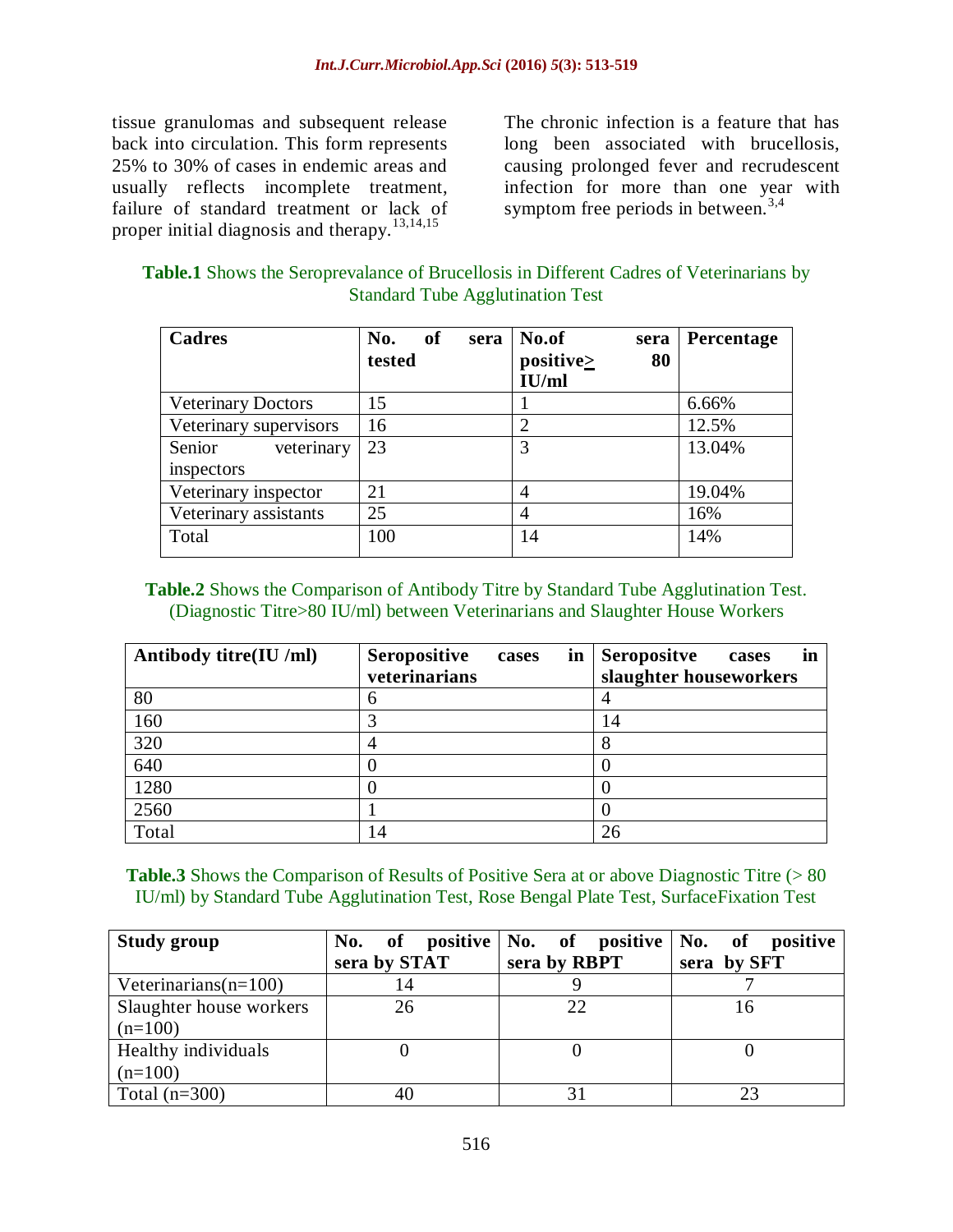Two patterns of chronic Brucellosis can be seen. The first is a cyclic course with back pain, arthralgias, sweating and depressive mood. This pattern is very similar to the chronic fatigue syndrome and occurs more frequently in women, especially women older than 40 years of age. The second chronic form is localized spondylitis or uveitis (or episcleritis) without fever or systemic symptoms. This form is frequent in adults and affects both sexes equally. $16$ 

If neglected it may lead to complications of various organs like arthritis of knee, sacroiliac and sternoclavicular joints.<sup>16</sup> It may involve the Hepatobiliary system causing chronic suppurative abscess of the liver and spleen, pancreatitis, spontaneous peritonitis and cholecystitis.<sup>1</sup>

Acute or chronic meningitis is the most frequent nervous system complication and clinically it can resemble multiple sclerosis. The prognosis of treated neurobrucellosis is generally favourable.<sup>17</sup>

Endocarditis occurs in fewer than 2% of cases, but accounts for the majority brucellosis related deaths. $<sup>1</sup>$ </sup>

Brucellosis during pregnancy is associated with poor fetal prognosis with a high rate of abortion, miscarriage, prematurity and fetal death. $<sup>1</sup>$ </sup>

Hematologic manifestations of brucellosis include anemia, leucopenia, thrombocytopenia and clotting disorders. Granulomas are found in the bone marrow in up to 75% of cases. Rarely, severe thrombocytopenia with cutaneous purpura and bleeding from mucosal sites can occur.<sup>18</sup>

The present study revealed that the prevalence of brucellosis in veterinarians was 14%. Which is in concurrence with that of Mudaliar et all and Agastya et all.<sup>13,14</sup> The prevalence of brucellosis in slaughter house workers was 26%. Other studies have reported prevalence ranging from 17.3 to 67.3% in veterinarians and 20 to 52.4% among slaughter house workers.3,12,15

The prevalence of brucellosis among veterinarians is highest (30.76%) in the 51-60 years age group and lowest (5.55%) in the 21-30 year age group. This shows probably increased risk due to prolonged occupational exposure.

Among slaughter house workers majority (66.6%) of seropositive individuals were in the 11-20 year age group and lowest (20%) in 31-40 year age group. Very young people were seen working in slaughter house which may be due to poor socio economic condition.

A titre of 160 I.U/ml. observed in 37% of individuals. Only one sample showed prozone phenomena with a titre of 2560 IU/ml. Five samples showed titre below 80IU/ml,which were interpreted as negative.

The lowest prevalence was among the veterinary doctors, which may be explained due to the awareness of the disease and taking protective measures like using gloves and wearing mask.

The higher prevalence in veterinary inspectors and veterinary assistants can be explained due to the negligence or ignorance regarding protective measures.

The difference in the values of STAT when compared with RBPT and SFT was statistically significant (P<0.001) and it was observed that STAT had a sensitivity of 74.1%, specificity of 100%, positive predictive value of 100% and negative predictive value of 94.6%.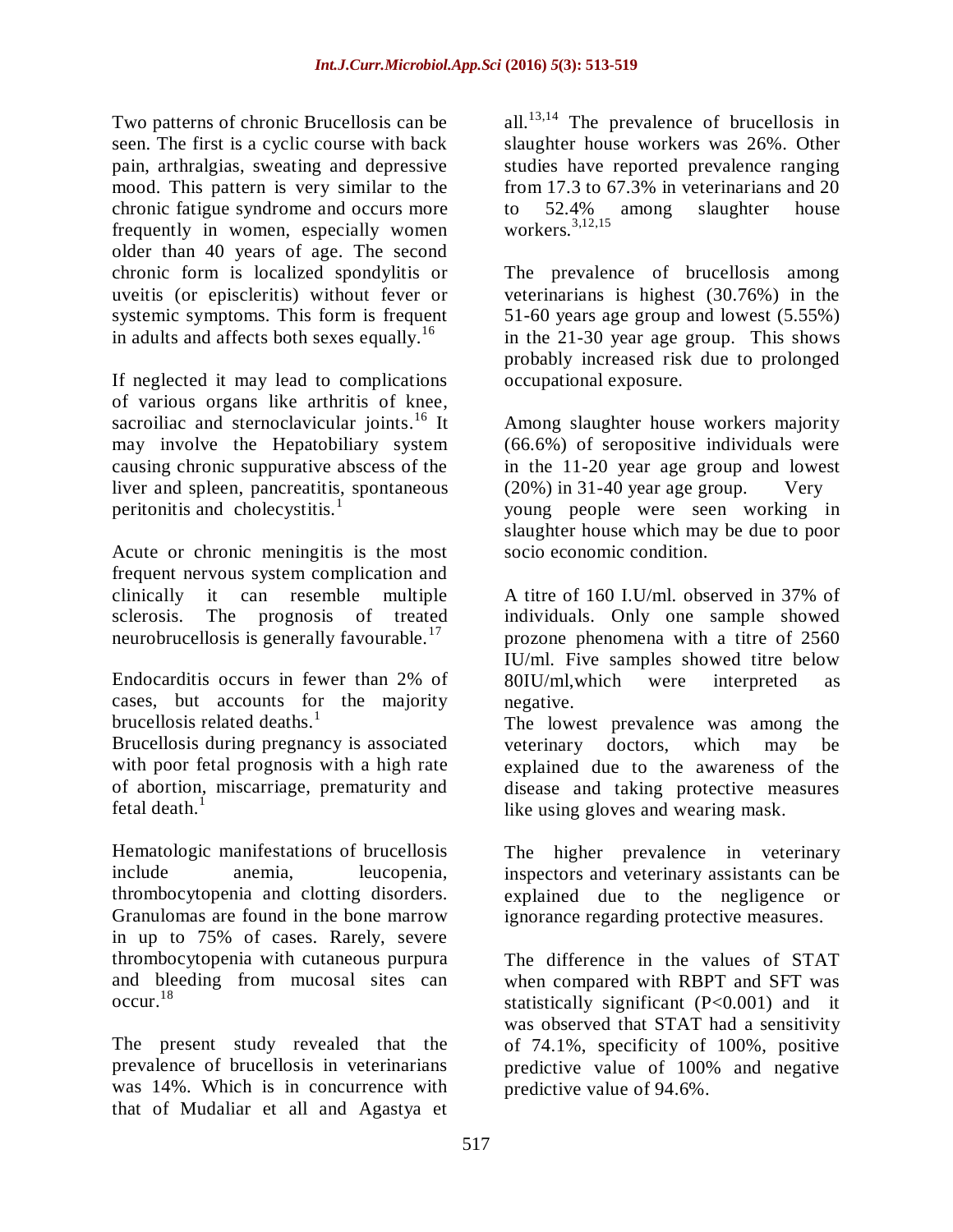There was no statistically significant difference between SFT and RBPT.

The seropositive cases gave vauge history of fever, myalgia and arthralgia and most of them were diagnosed as suffering from flu or viral fever.

All positive cases were treated with Rifampicin 450mg o.d.and Co-trimoxazole DS b.i.d. orally for six weeks.  $<sup>1</sup>$ </sup>

The prevention of human Brucellosis depends on the elimination of the disease in domestic live- stock. In many countries, the use of *Brucella abortus* strain 19 vaccine in cattle and *Brucella melitensis* strain Rev 1 vaccine in goats and sheep has resulted in the near elimination of brucellosis in these animals. Brucellosis surveillance and eradication programmes are very expensive. In many developing nations, such a commitment remains elusive. $1, 5$ .

Preventive measures such as use of gloves, masks and goggles provide effective barriers against exposure to blood and secretions of potentially infected animals. Boiling or pasteurizing milk effectively kills *Brucellae* in dairy products making it safe for human consumption.<sup>1,5</sup>

Multiple organ system involvement by *Brucella* in the chronic stage makes it still more necessary to detect its presence in the early stage. Early diagnosis and proper treatment along with health education in preventive measures constitute important and economical tools to reduce the prevalence of Brucellosis in developing countries like India.

In conclusion, there is high prevalence of Brucellosis among the slaughter house workers when compared to veterinarians.

Awareness has to be created about the disease, its mode of transmission and preventive measures to be taken among slaughter house workers and negligiance and ignorance regarding protective measures among veterinarians has to be removed.

#### **Acknowledgement**

I sincerely acknowledge with gratitude to late Dr. Basavaraj Guragol. Professor, Department of Microbiology, KIMS, Hubli and Dr. Ron, who helped immensely in completion of this study.

### **References**

- 1. Corbel MJ, BeechingNJ. Brucellosis. In: Braunwald EB, Hauser SL, Faucci As, Longo DL, Kasper DL, Jameson JL, eds. Harrison's principles of internal medicine, New York, McGraw Hill Vol.1,  $15^{th}$  ed:2001:986-989.
- 2. Mantur BG, Biradar MS, Bidri RC, Mulimani MS, Veerappa K, Kariholu P. Protein clinical manifestations and diagnostic challenges of human brucellosis in adults.16 years experience in endemic area. J Med Microbiology 2006;55:897-903.
- 3. Rana UVS, Sehgal S, Bhardwaj M. A sero epidemiological study of brucellosis. Among workers of veterinary hospitals and slaughter house workers of union territory of Delhi. Int J Zoonoses 1985;12:74-79.
- 4. 19Spink WW, Thompson H. Human Brucellosis caused by Brucella abortus, strain, JAMA 1953;153:1162- 65.
- 5. Marshall DF, Arnold F K. Brucellosis in US 1965-1974. Journal of Infectious disease 1977;136(2).
- 6. Protocol of Rose Bengal Plate Test. IVRI, Izatnagar, UP.